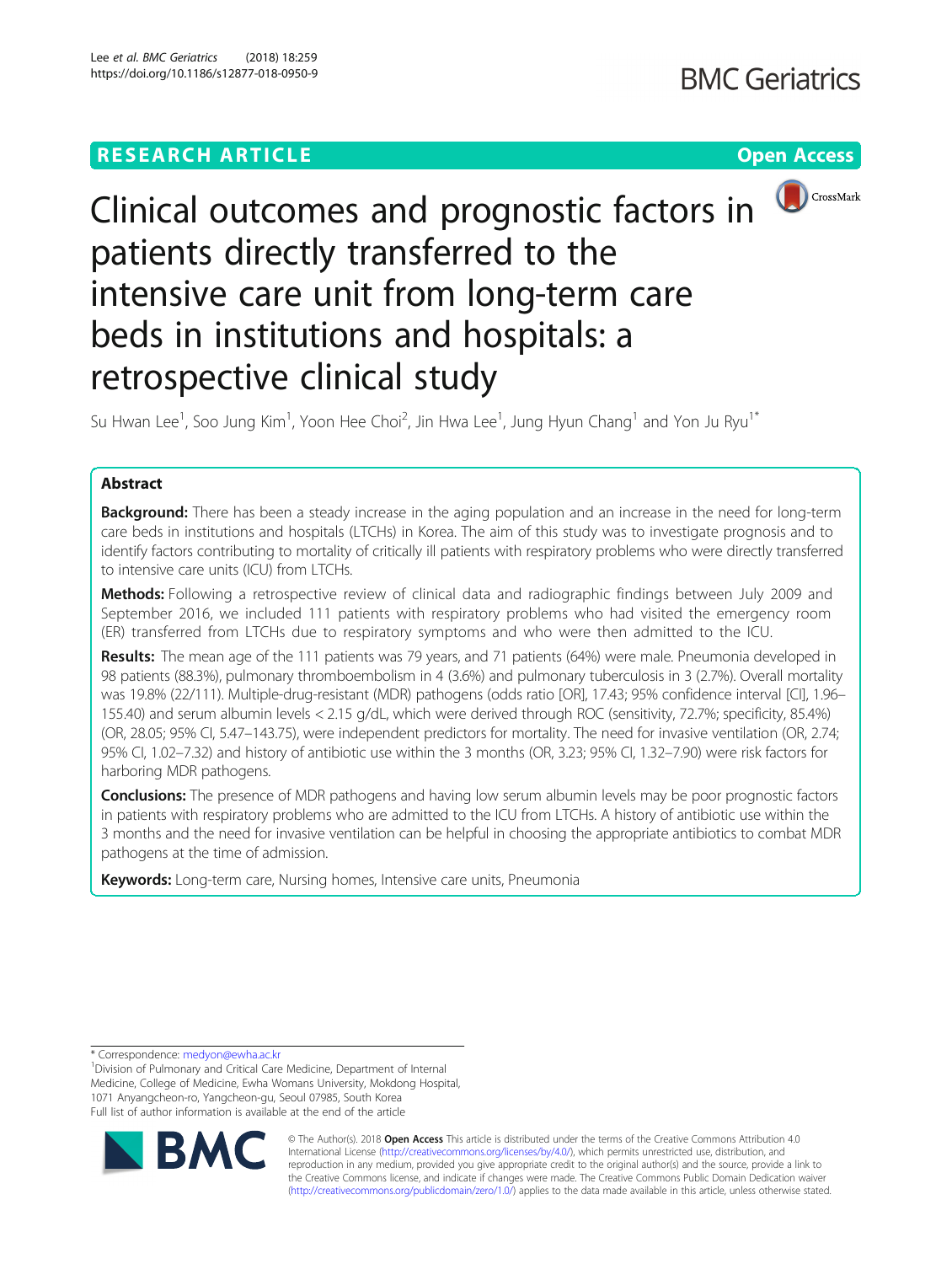# Background

According to a recent statistical report, the number of people aged ≥65 is predicted to increase more from approximately 500 million in 2010 to approximately 1.5 billion in 2050, and the number of people aged ≥65 is expected to surpass that of those under 5 years old by 2050 [[1\]](#page-6-0). As the proportion of the elderly population increases, the prevalence of various chronic diseases increases concomitantly, and the percentage of individuals considered frail also increases [[2\]](#page-6-0).

In Korea, the average life span is increasing and the proportion of elderly people aged ≥65 thus continues to rise. Combined with decreasing in fertility rates, Korea is becoming an aging society similar to the rest of the world [[3\]](#page-6-0). The prevalence of chronic diseases and various age-related conditions including Alzheimer disease and stroke have increased. Accordingly, the need for long-term care beds in institutions and hospitals (LTCHs), defined as nursing and residential care facilities providing accommodations and long-term care as a package, is growing for this frail population [\[4](#page-7-0)–[8](#page-7-0)].

Elderly patients living in LTCHs have a high incidence of chronic degenerative diseases  $[9-11]$  $[9-11]$  $[9-11]$  $[9-11]$  and frequently develop urinary tract infections and pneumonia [[12](#page-7-0)–[15](#page-7-0)]. Furthermore, elderly patients frequently experience unplanned transfers to general hospitals for various reasons [[16\]](#page-7-0). These transfers generally result in patients being evaluated or managed by an emergency department that is likely to hospitalize patients  $[16]$  $[16]$ , and some patients may be admitted to the intensive care unit (ICU) for treatment.

In Korea, a study of patients who visited the emergency department from LTCHs was reported previously [[17\]](#page-7-0). However, studies on patients who were admitted to ICUs via emergency departments from LTCHs have not been conducted. Hence, we performed this study to investigate the factors associated with mortality in patients with respiratory problems who were directly transferred to the ICU from LTCHs.

# Methods

# Study design and subjects

This single-center study was a retrospective clinical study of all patients with respiratory problems who had been transferred from LTCHs to the ICU via the Emergency Department of Ewha Womans University Mokdong Hospital, which is a referral hospital with a 759-bed capacity containing 55 ICU beds (cardiovascular ICU, 7 beds; medical ICU, 15 beds; neuro ICU 18 beds; surgical ICU 15 beds) in Korea between July 2009 and September 2016. During this period, a total of 211 patients who had been transferred to our emergency department from LTCHs were hospitalized in the Pulmonary Department due to respiratory problems. Among these patients, 52.6% (111 of 211) required ICU admission.

# Data collection

Data from all patients admitted to the ICU were obtained through review the hospital's electronic medical records. Variables for analysis were determined based on previous ICU mortality and LTCH studies [[17](#page-7-0)–[19](#page-7-0)]. Clinical data such as demographic characteristics, development of acute respiratory distress syndrome (ARDS), blood culture positivity, and mortality were evaluated. Various laboratory data such as albumin, C-reactive protein, and triglyceride levels were collected based on the first available data within 24 h after ICU admission. Sputum and bronchoalveolar lavage cultures were only collected within 48 h after admission to exclude infections after hospitalization. The severity of each patient's condition was calculated according to the acute physiology and chronic health evaluation (APACHE) II score, and comorbidity was calculated using the Charlson comorbidity index [\[20](#page-7-0), [21\]](#page-7-0).

# Definition

A LTCH was defined as a medical institution with more than 30 beds for patients who need long-term hospitalization [[7\]](#page-7-0). We excluded patients with LTCH stays of less than 3 days to exclude problems that occurred prior to LTCH admission.

The definition of a multi-resistant pathogen is based on non-susceptibility to at least one agent in three or more antimicrobial categories [\[22](#page-7-0)]. We considered several multiple-drug-resistant (MDR) pathogens including drug-resistant strains of Pseudomonas aeruginosa, carbapenem-resistant Acinetobacter baumanii (CRAB), Stenotrophomonas maltophilia, extended-spectrum β-lactamase (ESBL)-producing Enterobacteriaceae and methicillinresistant Staphylococcus aureus (MRSA), all of which can be acquired during ICU hospitalization [[23\]](#page-7-0).

Acute kidney injury was defined as an increase in serum creatinine of  $\geq 0.3$  mg/dL within 48 h or an increase in serum creatinine to 30% more than the baseline level. Brain problems were defined as including neurodegenerative disorders, stroke, and brain hemorrhage.

# Statistical analysis

Demographic data are described as averages with standard deviation or numbers with percentage. For analysis between groups, data are described as medians with interquartile range or numbers with percentage. The Mann–Whitney U test or the chi-squared and Fisher's exact tests were used to assess differences between groups. Logistic regression was used to investigate multivariate analysis for study of risk factors. Cut-off values for albumin were measured using receiver operating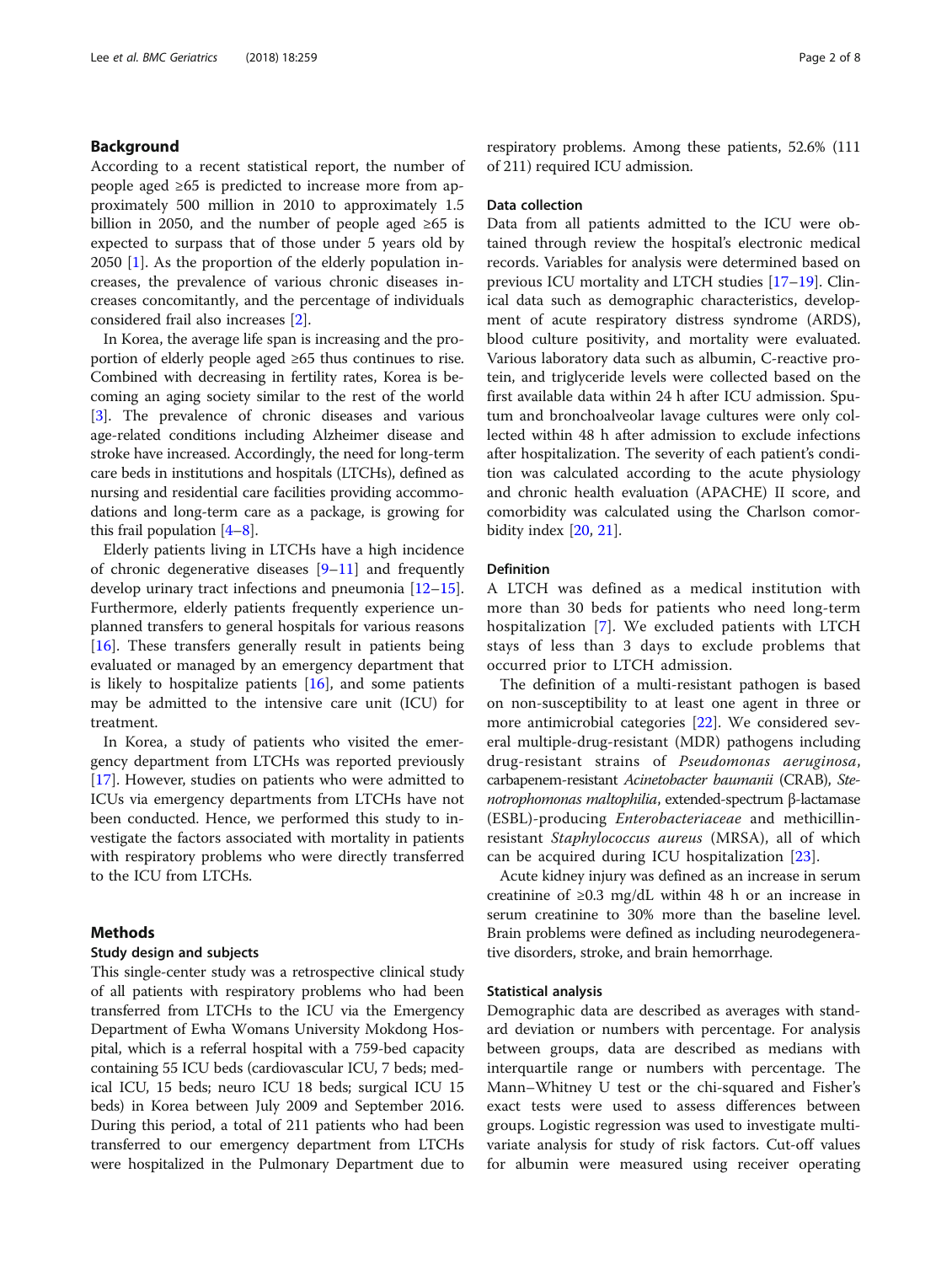characteristic (ROC). The Kaplan–Meier method was used to report ICU length of stay and the survival curve, which were analyzed using the log-rank test. In all cases, a *p*-value of  $< 0.05$  was considered statistically significant. SPSS version 23 (IBM, Armonk, NY, USA) was used for statistical analysis.

### Results

# Demographic characteristics of the overall study population

The number of patients admitted to the ICU via the emergency department from LTCHs gradually increased during the study period (Fig. 1). The patient population comprised a higher proportion of males than females (64% vs. 36%) who were of advanced age (mean age, 79 years). Pneumonia ( $n = 98$ ) was the leading cause requiring a visit to the hospital, followed by pulmonary thromboembolism  $(n = 4)$ , active pulmonary tuberculosis  $(n = 3)$ , idiopathic pulmonary fibrosis  $(n = 1)$ , exacerbation of chronic obstructive pulmonary disease  $(n = 1)$ , hemoptysis  $(n = 1)$ , lung cancer  $(n = 1)$ , and asphyxia  $(n \leq n)$ = 1). Seventy-seven patients (69.4%) developed acute respiratory failure requiring invasive ventilation. The mean APACHE II score was 24.9, and the mean Charlson comorbidity index was 2.45. The incidence rates of ARDS and positive blood culture were 26.1% and 22.5%, respectively. Among the sputum cultures that were performed for patients within 48 h of admission, 66 patients had positive sputum cultures, and more than 2 pathogens were identified in 8 patients. The mean ICU length of stay was 11.8 days, and the mean hospital length of stay was 24.5 days. The 28-day mortality rate was 15.3% (17/111), and the all-cause mortality rate during hospitalization was 19.8% (22/111). Two of the surviving patients were discharged to their homes, while all other survivors were transferred to other LTCHs. Baseline characteristics were not significantly different from 2009 to 2016 except sputum MDR pathogen species. CRAB was not identified before 2012, but has been consistently identified since 2012. Other MDR pathogens were similarly identified during the study period. Table [1](#page-3-0) shows the baseline characteristics of the study population.

# Comparison of characteristics between survivors and nonsurvivors

Study populations were divided into survivor and nonsurvivor groups according to all-cause mortality. The results of this inter-group comparison are shown in Table [2](#page-4-0). The variables of sex, median age, median severity score, tracheostomy or nasogastric tube insertion, use of antibiotics within 3 months, development of ARDS, and acute kidney injury did not significantly differ between the survivor and non-survivor groups. However, the non-survivor group had lower median body mass index (BMI) compared with the survivor group (18.3 vs. 20.8,  $P = 0.016$ ). Identification of MDR pathogens was also significantly higher in the non-survivor group relative to the survivor group  $(86.4\% \text{ vs. } 38.2\%, P < 0.001)$ . Regarding the laboratory parameters that were routinely analyzed in ICU patients, serum albumin and fasting triglyceride levels both measured significantly low in the non-survivor group. In particular, the proportion of patients whose serum albumin levels were < 2.15 g/dL, which was derived through ROC (sensitivity, 72.7%;

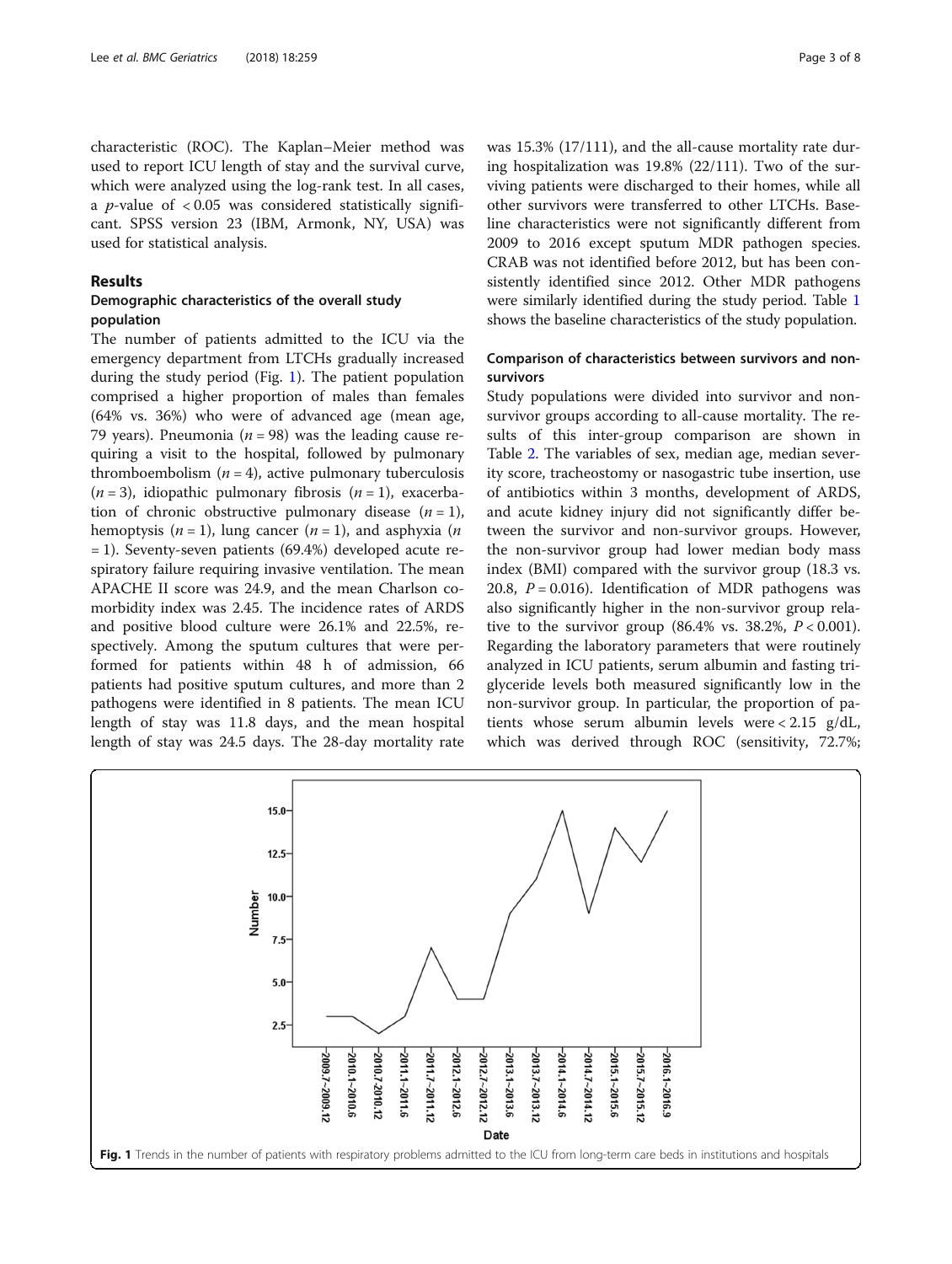<span id="page-3-0"></span>Table 1 Demographic and clinical characteristics of the study population

| Characteristics                                | $N = 111$       |
|------------------------------------------------|-----------------|
| Male sex                                       | 71 (64)         |
| Age, years                                     | $79 \pm 10$     |
| BMI, kg/m <sup>2</sup>                         | $20.7 \pm 4.0$  |
| <b>APACHE II score</b>                         | $24.9 \pm 6.7$  |
| Charlson Comorbidity Index                     | $2.45 \pm 1.67$ |
| ICU length of stay, days                       | $11.8 \pm 1.3$  |
| Hospital length of stay, days                  | $24.5 \pm 3.0$  |
| Permanent tracheostomy status                  | 28 (25.2)       |
| Nasogastric tube insertion status              | 38 (34.2)       |
| Bedridden status                               | 50 (45)         |
| <b>ARDS</b>                                    | 29 (26.1)       |
| Use of antibiotics within 3 months             | 49 (44.1)       |
| Blood culture positive                         | 25 (22.5)       |
| Sputum culture positive                        | 66 (59.5)       |
| MDR pathogen (sputum culture or blood culture) | 53 (47.7)       |
| Major cause of admission                       |                 |
| Pneumonia                                      | 98 (88.3)       |
| Pulmonary thromboembolism                      | 4(3.6)          |
| Pulmonary tuberculosis                         | 3(2.7)          |
| Lung abscess                                   | 1(0.9)          |
| Idiopathic pulmonary fibrosis                  | 1(0.9)          |
| Lung cancer                                    | 1(0.9)          |
| COPD exacerbation                              | 1(0.9)          |
| Asphyxia                                       | 1(0.9)          |
| Hemoptysis                                     | 1(0.9)          |

Values are presented as numbers (percentages) and as mean ± standard deviation, unless otherwise indicated. BMI, body mass index; APACHE, acute physiology and chronic health evaluation; ICU, intensive care unit; ARDS, acute respiratory distress syndrome; MDR, multiple-drug-resistant; COPD, Chronic Obstructive Pulmonary Disease

specificity, 85.4%), as compared with the proportion of patients with serum albumin levels  $\geq 2.15$  g/dL was higher in the non-survivor group than in the survivor group ( $P < 0.001$ ).

Multivariate analysis showed that the MDR pathogen identification (odds ratio [OR], 17.43; 95% confidence interval [CI], 1.96–155.40) and serum albumin levels < 2.15 g/dL (OR, 28.05; 95% CI, 5.47–143.75) were associated with increased mortality. Statistical analysis of groups divided according to MDR pathogen or albumin level showed significant differences in survival rate and ICU length of stay (Fig. [2\)](#page-5-0).

#### Risk factors for identification of MDR pathogens

Further analysis of MDR pathogens was performed, because the previous analysis demonstrated a difference between identification of MDR pathogens in the survivor and non-survivor groups. We identified 74 bacterial pathogens from the sputum cultures of 66 patients, and more than 2 bacterial pathogens were identified in 8 of the patients (Table [3\)](#page-5-0). Among the 74 bacterial pathogens, 49 (66.2%) were MDR. The most common pathogens were CRAB (31.1%) followed by MRSA (23%).

In 25 patients with positive blood cultures, 12 MDR bacterial pathogens were identified including 3 MRSA, 3 methicillin-resistant coagulase-negative Staphylococci spp., 1 MDR Streptococcus, 2 CRAB and 3 ESBL-producing Enterobacteriaceae spp. There were 53 patients with MDR pathogens in sputum or blood cultures compared with 58 patients who did not have MDR pathogens.

A comparison of the MDR-negative and MDR-positive groups is shown in Table [4.](#page-6-0) The MDR-positive group had a higher proportion of males (77.4% vs. 51.7%,  $P =$ 0.005) and lower BMI (19.2 vs. 20.8,  $P = 0.005$ ) than the MDR-negative group. At the time of admission, the presence of tracheostomy or nasogastric tube insertion did not differ between the two groups. The need for invasive ventilation, history of antibiotics use within the 3 months, and proportion of serum albumin level < 2.15 g/dL were higher in the MDR positive group. After multivariate analysis, the need for invasive ventilation (OR, 2.74; 95% CI, 1.02–7.32) and history of antibiotics use within the 3 months (OR, 3.23; 95% CI, 1.32–7.90) were shown to be risk factors for MDR pathogens.

# **Discussion**

In this study, we found that the number of patients with respiratory problems admitted to the ICU from LTCHs increased gradually over the study period, and those who harbored MDR pathogens or had low serum albumin levels at the time of admission showed lower survival rates. A history of antibiotic use within 3 months and the need for invasive ventilation were risk factors for MDR pathogen infection.

The major cause of hospitalization for respiratory problems was pneumonia. Infection with MDR pathogens is associated with a worse prognosis than infection with susceptible pathogens, and the rapid administration of appropriate antibiotics is critical for a good prognosis [\[24](#page-7-0)–[26](#page-7-0)]. In our study, the presence of MDR pathogens, which plays an important role in the selection of appropriate antibiotics, was also associated with mortality in patients from LTCHs. Previous studies about community-acquired pneumonia or healthcare-associated pneumonia reported that home infusion therapy, immunosuppression, chronic kidney disease, tube feeding, aspiration, LTCHs, a history of prior hospitalization, and a history of antibiotic use within the 3 months were risk factor for MDR pathogen infection [[27](#page-7-0)–[30\]](#page-7-0). Because our study subjects mostly had chronic diseases and brain problems or were frail, we supposed that only a history of antibiotics and the need for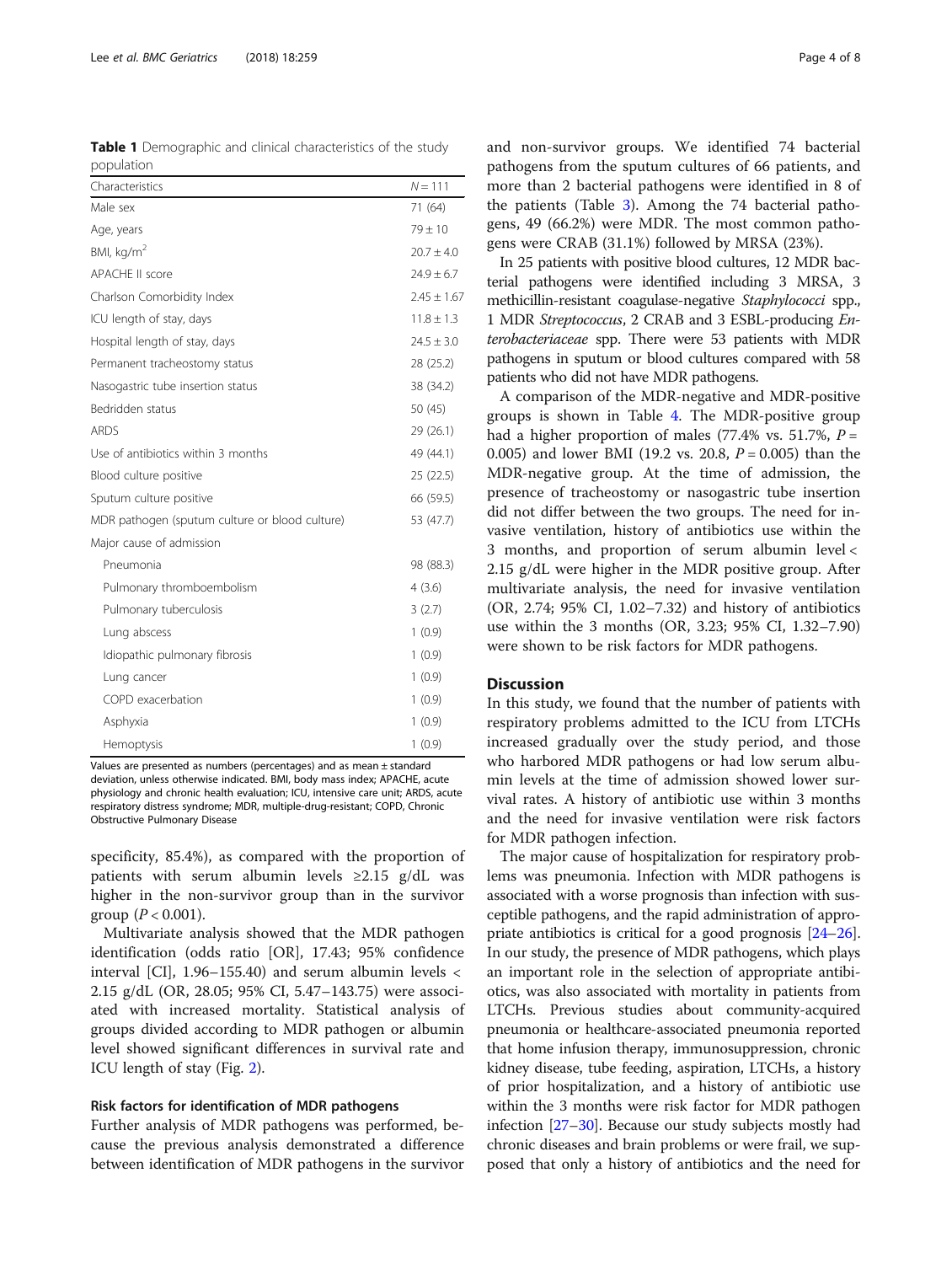| Variable                            | Univariate            |                          |                | Multivariate        |                |
|-------------------------------------|-----------------------|--------------------------|----------------|---------------------|----------------|
|                                     | Survivor ( $n = 89$ ) | Non-survivor $(n = 22)$  | $\overline{P}$ | OR (95% CI)         | $\overline{P}$ |
| Male sex                            | 55 (61.8)             | 16(72.7)                 | 0.339          | $0.31(0.06 - 1.75)$ | 0.186          |
| Age, years                          | 78 (69.5-83.0)        | 81.5 (74.3-86.3)         | 0.064          | $1.07(0.96 - 1.08)$ | 0.143          |
| BMI, $kg/m2$                        | 20.8 (18.7-23.7)      | 18.3 (15.9-22.3)         | 0.016          | $1.05(0.85 - 1.31)$ | 0.643          |
| APACHE II score                     | 25.0 (21.0-29.5)      | 25.5 (22.0-30.3)         | 0.459          |                     |                |
| Charlson Comorbidity Index          | $2(1-3)$              | $2(1-3)$                 | 1.000          |                     |                |
| Blood culture positive              | 21(23.6)              | 4(18.2)                  | 0.777          |                     |                |
| Permanent tracheostomy status       | 26 (29.2)             | 2(9.1)                   | 0.052          | $0.35(0.04 - 3.02)$ | 0.340          |
| Nasogastric tube insertion status   | 30 (33.7)             | 8(36.4)                  | 0.814          |                     |                |
| Invasive ventilation                | 58 (65.2)             | 19 (86.4)                | 0.053          | 4.02 (0.68-23.76)   | 0.124          |
| <b>ARDS</b>                         | 21(23.6)              | 8(36.4)                  | 0.222          |                     |                |
| Use of antibiotics within 3 months  | 37 (41.6)             | 12(54.5)                 | 0.273          |                     |                |
| MDR pathogen                        | 34 (38.2)             | 19 (86.4)                | < 0.001        | 17.43 (1.96-155.40) | 0.010          |
| <b>MRSA</b>                         | 8(9)                  | 10(45.5)                 | < 0.001        |                     |                |
| CRAB                                | 16(18)                | 7(31.8)                  | 0.238          |                     |                |
| Bedridden status                    | 44 (49.4)             | 6(27.3)                  | 0.061          | $0.24(0.05 - 1.13)$ | 0.071          |
| Brain problem <sup>a</sup>          | 69 (77.5)             | 15 (68.2)                | 0.36           |                     |                |
| Diabetes mellitus                   | 20(22.5)              | 7(31.8)                  | 0.36           |                     |                |
| Hypertension                        | 37 (41.6)             | 7(31.8)                  | 0.402          |                     |                |
| Acute kidney injury                 | 27(30.3)              | 4(18.2)                  | 0.255          |                     |                |
| Albumin, g/dL                       | $2.6$ $(2.3-2.9)$     | $2.0(1.7-2.2)$           | < 0.001        |                     |                |
| Albumin < 2.15 g/dL                 | 13 (14.6)             | 16(72.7)                 | < 0.001        | 28.05 (5.47-143.75) | < 0.001        |
| Total bilirubin, mg/dL <sup>b</sup> | $0.5(0.3-0.8)$        | $0.6(0.4-0.7)$           | 0.627          |                     |                |
| LDH, IU/L                           | 239 (185.5-307.5)     | 258 (200.5-367.0)        | 0.184          |                     |                |
| CRP, mg/dL                          | $13.0(7.3-23.6)$      | 16.3 (12.8-21.3)         | 0.151          |                     |                |
| NT-ProBNP pg/mL                     | 1337 (410-4462)       | 2909.5 (1302.5-10,555.3) | 0.124          |                     |                |
| Triglyceride, mg/dL <sup>c</sup>    | 76.0 (55.0-106.3)     | 54.0 (43.0-83.0)         | 0.034          |                     |                |
| ICU length of stay                  | $7(3-14.5)$           | $5.5(3.5-19)$            | 0.801          |                     |                |

<span id="page-4-0"></span>Table 2 Predictors of mortality between survivors and non-survivors

Values are presented as numbers (percentages), and as median (interquartile range), unless otherwise indicated. OR, odds ratio; CI, confidence interval; BMI, body mass index; APACHE, acute physiology and chronic health evaluation; ARDS, acute respiratory distress syndrome; MDR, multiple-drug resistant; MRSA, methicillinresistant Staphylococcus aureus; CRAB, carbapenem-resistant Acinetobacter baumannii; LDH, lactate dehydrogenase; CRP, C-reactive protein; NT-ProBNP, N-terminal prohormone of brain natriuretic peptide; ICU, intensive care unit; <sup>a</sup>neurodegenerative disorders and stroke; <sup>b</sup>Five missing values; <sup>c</sup>Fourteen missing values

invasive ventilation were shown as risk factors. Many subjects in our study already had nasogastric tubes, tracheostomies, or were bedridden, all of which have been shown to be risk factors for developing MDR infections [[28](#page-7-0), [30](#page-7-0)]. The need for invasive ventilation indicates poor lung condition. Some patients transferred from our emergency department to LTCHs were already using antibiotics. Thus, the need for invasive ventilation may be a result of non-response to current antibiotic treatment, which may suggest the possibility of MDR pathogen infection.

Lastly, our study showed that male sex was associated with infection with MDR pathogens. In our study, males were not older than females, and there were no significant differences in ARDS, nasogastric tube, BMI, or other variables. Males showed higher a proportion of antibiotic use within 3 months than females; however, this difference was not statistically significant. It is possible that cigarette smoking have affected the results [[31](#page-7-0)], because Korean males have a higher prevalence of smoking than Korean females [[32](#page-7-0)]. A study reported male sex to be a risk factor for MDR pathogen infection similar to our results [[28](#page-7-0)]. Unfortunately, we could not clarify the relevance because it was difficult to definitively document smoking history due to cognitive issues in many patients.

Serum albumin levels are a strong predictor of allcause mortality in acutely admitted medical patients [[19](#page-7-0), [33,](#page-7-0) [34\]](#page-7-0). Our study also showed that hypoalbuminemia was correlated with mortality. As previous studies demonstrated that hypoalbuminemia is often associated with malnutrition and malnutrition is associated with mortality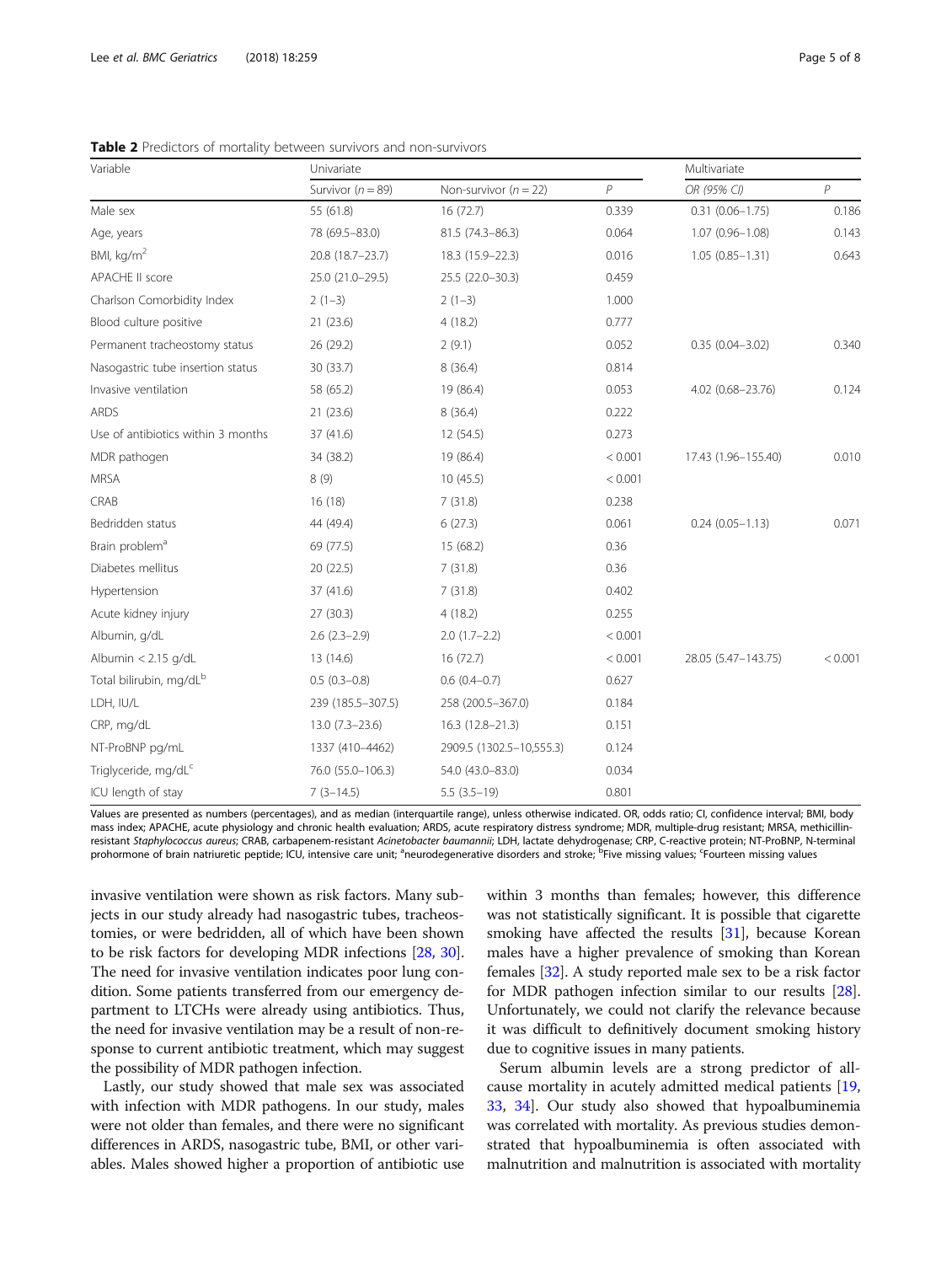<span id="page-5-0"></span>

[[19](#page-7-0), [35\]](#page-7-0), we initially thought that the cause of the association of hypoalbuminemia and mortality was the nutritional status of the patients. Furthermore, univariate analysis demonstrated that the non-survivor group had a lower median BMI compared to the survivor group. However, other studies have reported that albumin is not a good marker of malnutrition for elderly patients [[36](#page-7-0), [37](#page-7-0)]; rather, they suggest that the decrease in albumin, which acts as a binding protein, increases the circulation of unbound drugs, which may lead to adverse events [\[33\]](#page-7-0). In addition, serum albumin can decrease dramatically in critical illness, which may cause problems such as transport of substances, anti-thrombotic effects, and maintenance of normal plasma oncotic pressure. In elderly patients, increases in the bioavailability of medications due to impaired protein homeostasis and taking various medications might explain adverse events [[38](#page-7-0)]. In our study,

Table 3 Distribution of isolated sputum culture pathogens within 48 h after admission

| $N = 74$  |
|-----------|
|           |
| 20 (27.0) |
| 2(2.7)    |
| 18 (24.3) |
| 5(6.8)    |
|           |
| 24 (32.4) |
| 2(2.7)    |
| 7(9.5)    |
| 1(1.4)    |
| 2(2.7)    |
| 5(6.8)    |
| 1(1.4)    |
| 4(5.4)    |
| 3(4.1)    |
| 49 (66.2) |
| 18 (24.3) |
| 7(9.5)    |
| 1(1.4)    |
| 23 (31.1) |
|           |

Values are presented as numbers (percentages) unless otherwise indicated; MSSA, methicillin-susceptible Staphylococcus aureus; MRSA, methicillin-resistant Staphylococcus aureus; MDR, multiple-drug-resistant; ESBL, extended-spectrum beta-lactamases; CRAB, carbapenem-resistant Acinetobacter baumannii

most patients from LTCHs were elderly; only 16 patients were under 65 years of age. We supposed that these several reasons induced serum albumin level was associated with mortality in patients who transferred from LTCHs. Furthermore, APACHE II score and Charlson comorbidity index did not vary between groups in this study. Albumin levels might be a better marker for severity or prediction of length of stay in ICU in elderly patients from LTCHs.

This study had some limitations. First, since this study was performed at a single center, it is difficult to generalize the trend to LTCHs throughout Korea. However, to the best of our knowledge, there are no other studies investigating patients with respiratory problems who were transferred to ICU from LTCHs in Korea. Therefore, this study may have important implications for aging societies such as Korea and other similar countries. Second, this was a retrospective study, thus we could only use data included in electronic medical records. The subjects' status and medication history at the time of admission were documented in records from LTCH doctors; however, some data were difficult to confirm due to patient cognitive difficulties, including the infectious history of subjects, the drug sensitivity of pathogens during LTCH hospitalization,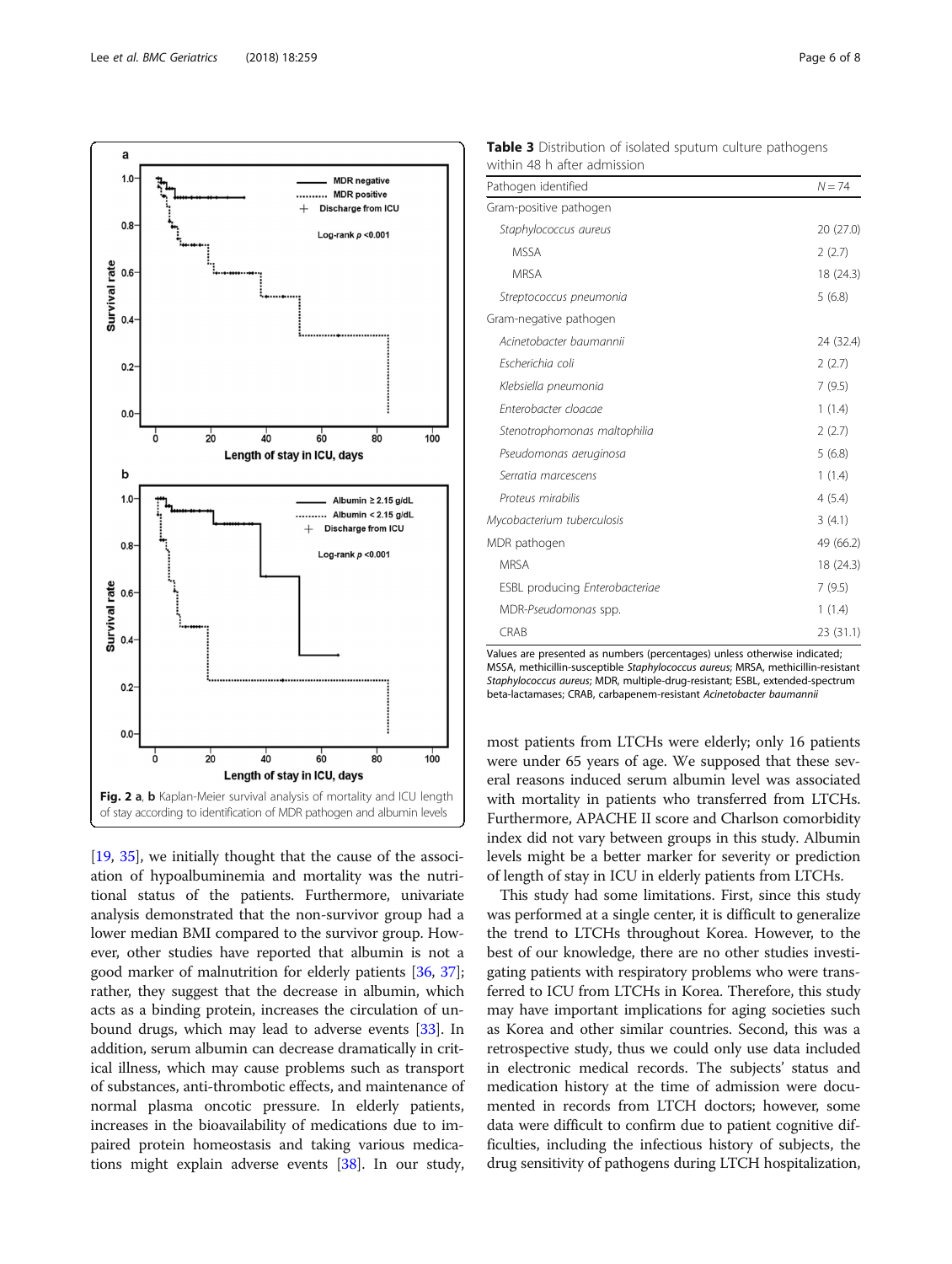<span id="page-6-0"></span>Table 4 Risk factors for MDR pathogens in patients who transferred from long-term care beds in institutions and hospitals

| Variable                           | Univariate              |                         |                | Multivariate        |              |
|------------------------------------|-------------------------|-------------------------|----------------|---------------------|--------------|
|                                    | MDR negative $(n = 58)$ | MDR positive $(n = 53)$ | $\overline{P}$ | OR (95% CI)         | $\mathcal P$ |
| Male sex                           | 30 (51.7)               | 41 (77.4)               | 0.005          | $2.65(1.02 - 6.93)$ | 0.046        |
| Age, years                         | 78 (70.8-82)            | 79 (71-84)              | 0.372          | $1.02(0.97 - 1.07)$ | 0.373        |
| BMI, $\text{kg/m}^2$               | 20.8 (19.4 - 25.3)      | 19.2 (17.5-22.7)        | 0.005          | $0.9(0.80 - 1.02)$  | 0.102        |
| Permanent tracheostomy status      | 17 (29.3)               | 11(20.8)                | 0.300          |                     |              |
| Nasogastric tube insertion status  | 16(27.6)                | 22(41.5)                | 0.123          |                     |              |
| Invasive ventilation               | 34 (58.6)               | 43 (81.1)               | 0.010          | $2.74(1.02 - 7.32)$ | 0.045        |
| Bedridden status                   | 25(43.1)                | 25 (47.2)               | 0.667          |                     |              |
| Brain problem <sup>a</sup>         | 46 (79.3)               | 38 (71.7)               | 0.350          |                     |              |
| Use of antibiotics within 3 months | 16(27.6)                | 33 (62.3)               | < 0.001        | $3.23(1.32 - 7.90)$ | 0.010        |
| Diabetes mellitus                  | 16(27.6)                | 11(20.8)                | 0.402          |                     |              |
| Hypertension                       | 25(43.1)                | 19 (35.8)               | 0.435          |                     |              |
| Chronic pulmonary disease          | 7(12.1)                 | 13 (24.5)               | 0.088          |                     |              |
| Acute kidney injury                | 19 (32.8)               | 12(22.6)                | 0.235          |                     |              |
| Albumin $< 2.15$ g/dL              | 8(13.8)                 | 21 (39.6)               | 0.002          | $2.85(0.98 - 8.24)$ | 0.054        |

Values are presented as numbers (percentages), and as median (interquartile rage), unless otherwise indicated; MDR, multiple-drug-resistant; OR, odds ratio; CI, confidence interval; BMI, body mass index; <sup>a</sup>neurodegenerative disorders and stroke

and survey data including smoking history and degree of symptoms. Third, we could not exclude colonization or contamination by the identified pathogens; thus, such pathogens may be included in our analysis. To overcome these challenges, more prospective studies are needed.

# Conclusion

Identification of MDR pathogens and low serum albumin levels were associated with poor prognosis in patients with respiratory problems who were admitted to the ICU from LTCHs. A history of antibiotic use within the 3 months and the need for invasive ventilation were associated with infection with MDR pathogens; thus, these factors should be considered when selecting appropriate antibiotics at admission. Additionally, serum albumin levels at admission may be helpful for predicting prognosis.

#### Abbreviations

APACHE: Acute physiology and chronic health evaluation; ARDS: Acute respiratory distress syndrome; BMI: Body mass index; CI: Confidence interval; ESBL: Extended-spectrum β-lactamase; HCAP: Healthcare-associated pneumonia; ICH: Intensive care unit; LTCHs: Long-term care beds in institutions and hospitals; MDR: Multiple-drug-resistant; MRSA: Methicillin-resistant Staphylococcus aureus; OR: Odds ratio; ROC: Receiver operating characteristic

#### Funding

The authors received no specific funding for this work.

#### Availability of data and materials

The datasets generated during and/or analyzed during the current study are not publicly available due to our IRB policy but are available from the corresponding author upon reasonable request.

#### Authors' contributions

SHL and YJR contributed to the study design, analysis, and interpretation of data, and writing of the manuscript. SJK, JHL, JHC contributed to drafting the manuscript and to literature review. YHC contributed to

analysis and interpretation of data. All authors contributed to the preparation and revision of the manuscript. All authors read and approved the final manuscript.

#### Ethics approval and consent to participate

This study protocol was approved by the institutional review board of Ewha Womans University Mokdong Hospital (IRB number: 2017–08-010). All methods were used in accordance with the relevant guidelines and regulations. Informed consent was waived by the IRB because of the study's retrospective nature.

#### Consent for publication

Not applicable.

#### Competing interests

The authors have no financial or non-financial conflicts of interest with any company referred to in this article.

#### Publisher's Note

Springer Nature remains neutral with regard to jurisdictional claims in published maps and institutional affiliations.

#### Author details

<sup>1</sup> Division of Pulmonary and Critical Care Medicine, Department of Internal Medicine, College of Medicine, Ewha Womans University, Mokdong Hospital, 1071 Anyangcheon-ro, Yangcheon-gu, Seoul 07985, South Korea. <sup>2</sup>Department of Emergency Medicine, College of Medicine, Ewha Womans University, Mokdong Hospital, 1071 Anyangcheon-ro, Yangcheon-gu, Seoul 07985, South Korea.

# Received: 2 October 2017 Accepted: 16 October 2018 Published online: 26 October 2018

#### References

- 1. Suzman R BJ: Glob Health and aging: National Institute on Aging website. [http://www.who.int/ageing/publications/global\\_health/en](http://www.who.int/ageing/publications/global_health/en). Accessed 2 October 2017.
- 2. Divo MJ, Martinez CH, Mannino DM. Ageing and the epidemiology of multimorbidity. Eur Respir J. 2014;44(4):1055–68.
- 3. Choi IA, Song YW. Perspectives and challenges for geriatric medicine. Korean J Med. 2017;92(3):225–34.